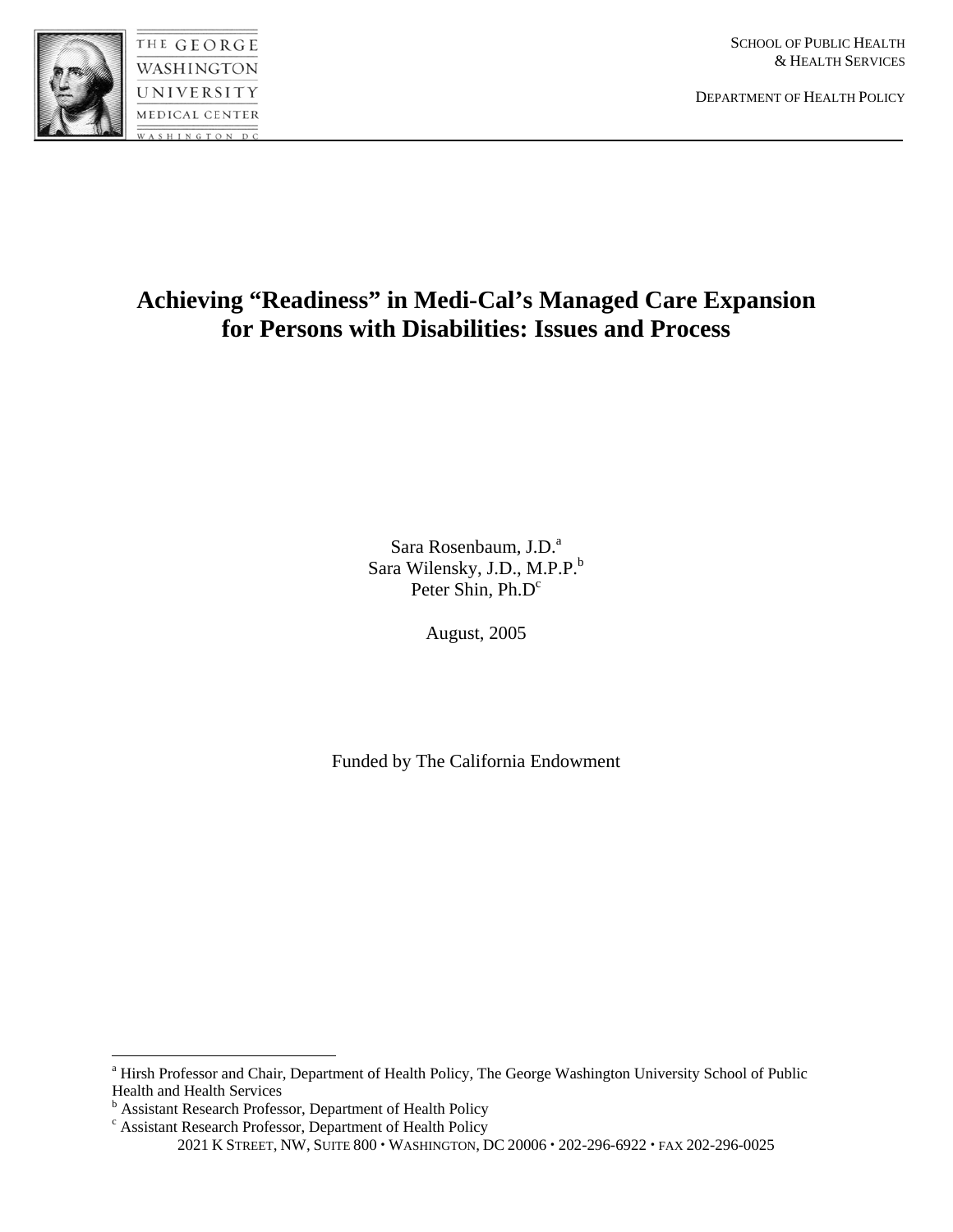$\overline{a}$ 

#### **Introduction**

This Policy Brief examines issues that can be expected to arise as California moves to significantly expand the use of mandatory managed care arrangements for Medi-Cal enrollees with disabilities. This analysis is based on information gleaned from more than a decade of Medicaid managed care specification analyses for the federal government and private funders, focusing on both the general beneficiary population and persons with chronic illnesses and disabilities.<sup>1</sup> This Policy Brief also reflects experiences in furnishing technical assistance to state purchasers and in developing model managed care purchasing specifications for both general and special needs managed care populations for both public and private funders.<sup>2</sup>

The Policy Brief begins with a brief overview of the California Redesign Initiative, which has been drawn from numerous sources of information. This overview focuses on both the scope of the initiative and the process of development to date. The Brief then describes the federal and state legal framework in which California's managed care system will operate and identifies a series of process-related and topical issues that can be expected to arise as the state moves from broad concept stage to actual operationalization of a much expanded compulsory managed care system for children and adults with disabilities. Both sets of issues are common to all Medicaid managed care systems but take on particular importance in the context of compulsory managed care arrangements for beneficiaries with disabilities.

<sup>&</sup>lt;sup>1</sup> S. Rosenbaum et. al, Negotiating the New Health System: A Nationwide Study of Medicaid Managed Care Contracts (1<sup>st</sup> through 4th editions, George Washington University, Washington D.C., 1997-2002). S. Rosenbaum et. al., Negotiating the New Health System: A Nationwide Study of Managed Behavioral Health Contracts (George Washington University, Washington D.C. 1997, 2001. All purchasing specifications as well as the Negotiating studies can be viewed online at http://www.gwumc.edu/sphhs/healthpolicy/chsrp/managed\_care.html. <sup>2</sup> See http://www.gwumc.edu/sphhs/healthpolicy/chsrp/managed\_care.html.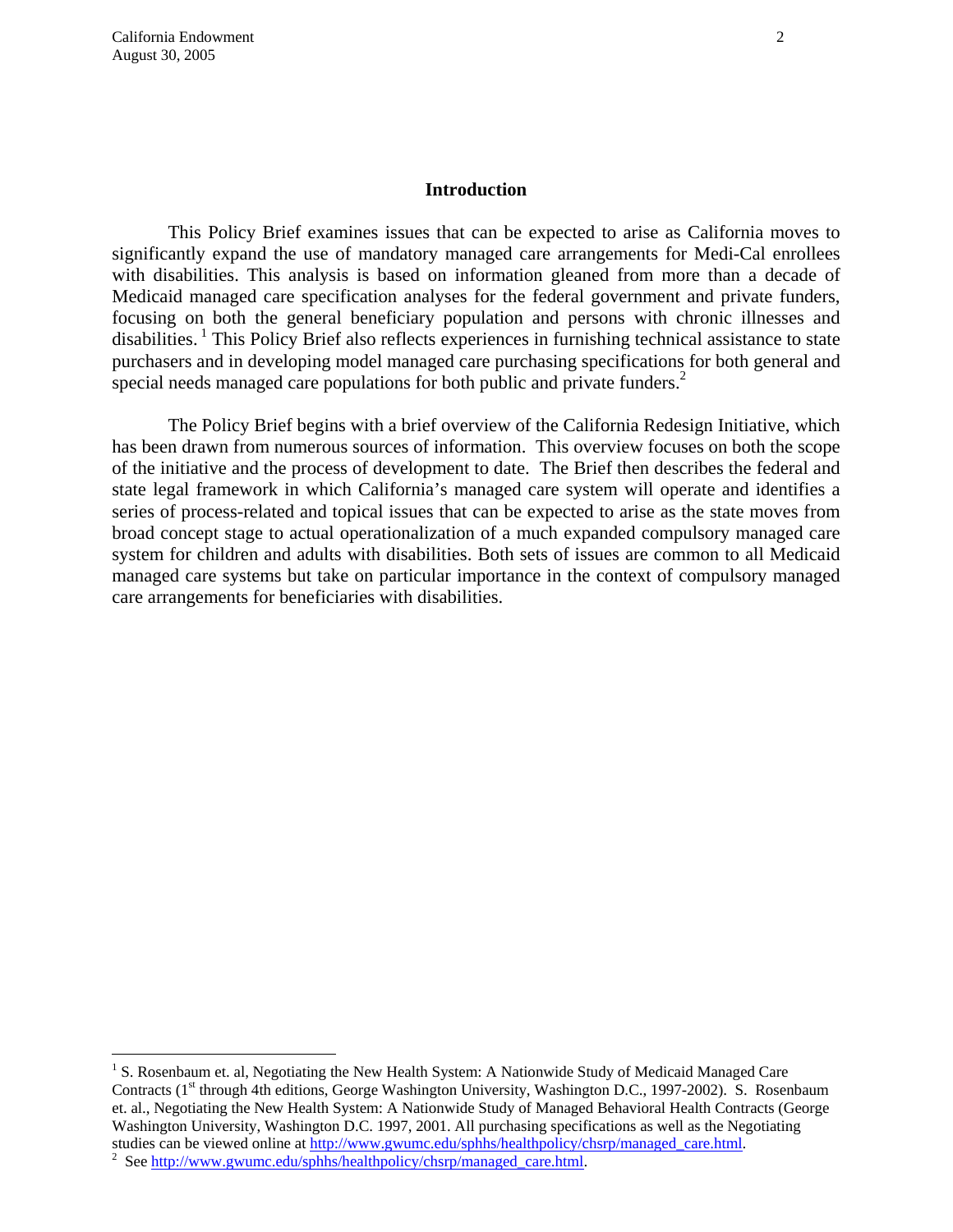#### **Background and Overview**

California's experience with mandatory managed care for persons with disabilities dates back to 1983, when the first County Operated Health System (COHS) in Santa Barbara went into effect. $3$ As of 2005, five COHS plans operate in eight counties;<sup>4</sup> together they enroll approximately 166,000 aged, blind, and disabled beneficiaries for whom enrollment is  $compulsory.<sup>5</sup>$  Beyond these COHS arrangements, enrollment by persons with disabilities is spotty in the other two types of managed care systems in California – the Two-Plan Model which is active in two counties and the Geographic Managed Care system which has plans in twelve counties. In these systems, managed care enrollment is voluntary for persons with disabilities, but mandatory for some other eligibility groups, such as families and children. Together, they serve an additional 124,000 aged, blind, and disabled beneficiaries through managed care plans.<sup>6</sup>

For some time, the possibility of expanded managed care enrollment for beneficiaries with disabilities has been under discussion. On several occasions proposals to mandate such enrollment were included in state budget proposals put forth by both Governor Schwarzenegger as well as by his predecessor, Governor Gray Davis.<sup>7</sup> The legislature consistently rejected these proposals.

In his 2004-2005 budget, Governor Schwarzenegger announced his intention to seek broad §1115 waiver authority from the Bush Administration to support a "redesign" of the Medi-Cal program.<sup>8</sup> Certain elements of this redesign effort dealt with benefits and cost sharing for non-disabled adult enrollees, as well as the state's financial support to public hospitals. A centerpiece of the proposal however, ultimately became a more than trebling of compulsory managed care for persons with disabilities.

As part of the Administration's effort, the California Department of Health and Human Services worked with two major foundations<sup>9</sup> to develop a "stakeholder process" for promoting public input. A 2004 analysis of the process suggests that compulsory managed care for persons with disabilities was not a clearly stated element of the stakeholder process and became evident only as the process unfolded. Furthermore, this analysis suggests that when the issue ultimately emerged as a major element of the Administration's plans, it did so as a broad "concept" rather

1

<sup>&</sup>lt;sup>3</sup> State of California. Medi-Cal Redesign. January 2005 Available at http://www.dhs.ca.gov/mcs/mcpd/MCReform/PDFs/MC%20Redesign%201-12-05%20final%20updated.pdf<br><sup>4</sup> The five COHS plans are: Cal Optima (Orange), Central Coast Alliance Health (Santa Cruz, Monterey),

Partnership Health Plan of California (Solano, Napa, Yolo), Santa Barbara Regional Health Authority (Santa Barbara), Health Plan of San Mateo (San Mateo).

 $5$  California Association of Health Plans. Medicaid Managed Care – the impact of enrolling aged, blind, and disabled beneficiaries: A national review of programs. March 2005 at p.44.

<sup>6</sup> California Association of Health Plans, 44.

<sup>&</sup>lt;sup>7</sup> DHHS Medi-Cal Redesign; Conversation on August 17, 2005 with Angela Gilliard, Health Advocate, Western Center on Law and Poverty.

<sup>&</sup>lt;sup>8</sup> See materials at Medi-Cal Redesign. http://www.medi-calredesign.org/overview.aspx (Accessed August 22, 2005) 9 Letter from Kim Balche, Segretary of The California Department of Haelth and Human Segrices (March 4.2005)

<sup>&</sup>lt;sup>9</sup> Letter from Kim Belshe, Secretary of The California Department of Health and Human Services (March 4 2005) naming the California Health Care Foundation and the California Endowment as collaborators. Accessed at http://www.medi-calredesign.org/overview.aspx (August 22, 2005). Among other things, the initiative set up a website titled www.medi-calredesign.org, which does not appear to have been updated and no longer seems active. The site is a useful archive for documents.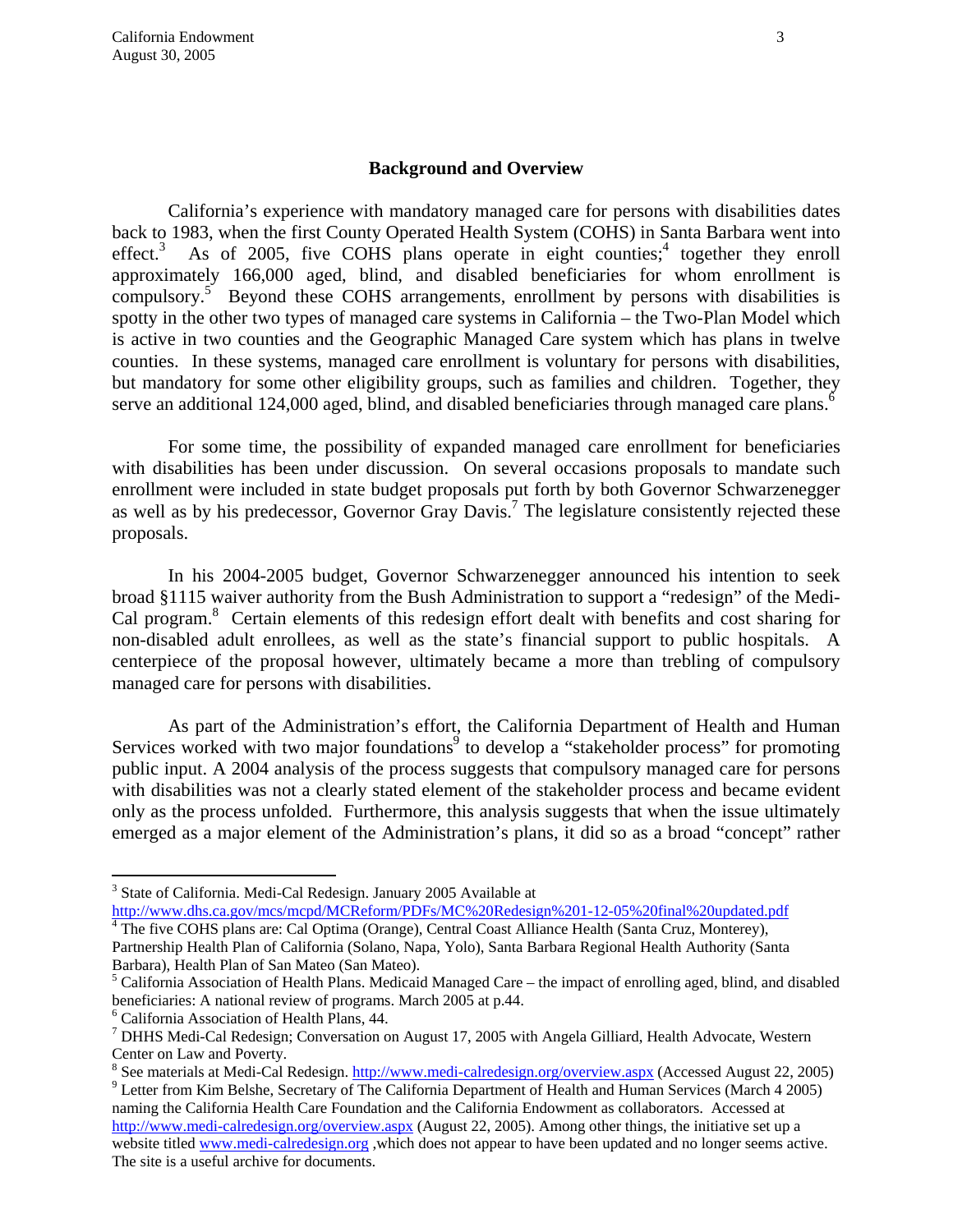than as a detailed plan for which public reaction was sought.<sup>10</sup> The report also noted that in stakeholders' view, effective comment was not possible because of the absence of detailed plans to which they could react.  $\frac{11}{11}$ 

In January 2005, the state issued its formal redesign proposal, which served as the basis for the Administration's submission to the Bush Administration of a formal waiver request proposal for waivers under §1115 of the Social Security Act to carry out a large-scale demonstration involving, among other matters, compulsory managed care enrollment of nondual-eligible Medi-Cal beneficiaries with disabilities in any county with an operational managed care system.<sup>12</sup>

The Proposal, entitled "Medi-Cal Redesign"<sup>13</sup> ran twenty-six pages in length, devoting approximately three pages *in toto* to compulsory managed care enrollment of persons with disabilities. In proposing to virtually treble compulsory managed care enrollment for Medi-Cal only beneficiaries with disabilities,<sup> $14$ </sup> the Proposal made no mention of the 2004 stakeholder process, nor did it identify the concerns raised in the 2004 Stakeholder report regarding the lack of information available to the process. Acknowledging the need to ensure health plan readiness for persons with disabilities, the Administration identified the COHS experience as evidence of its qualification to broaden its compulsory program. Yet, the document did not offer (or suggest the existence of) evidence from comprehensive studies of its eight-county mandatory enrollment system that might have provided the type of detail that would have illuminated the issues for stakeholders.<sup>15</sup>

The Administration did identify some of the issues that would be relevant to the question of managed care readiness for persons with disabilities: analysis of "available" utilization and cost data; network "adequacy;" care coordination and carve-outs; quality monitoring and improvement; linkages with non-Medi-Cal services; accessibility and availability of new treatment modalities; community and provider input into the planning process; and health plan compliance with the Americans with Disabilities Act  $(ADA)$ .<sup>16</sup> At the same time, the list was not exhaustive and omitted three of the most central issues, benefit design, utilization management, and appeals rights.

.

<sup>&</sup>lt;sup>10</sup> Pacific Health Consulting Group, Medi-Cal Redesign Stakeholder Report (May 7 2004) at p.7.<br><sup>11</sup> Medi-Cal Redesign Stakeholder Report at 23.<br><sup>12</sup> Medi-Cal Redesign, *supra* 

<sup>&</sup>lt;sup>13</sup> The proposal can be found at <u>http://www.medi-calredesign.org/</u> (Accessed August 22, 2005) <sup>14</sup> DHHS, Medi-Cal Redesign (January 10, 2005). P. 7-8.

<sup>&</sup>lt;sup>15</sup> The California Health Care Foundation analysis similarly notes a lack of comprehensive and systematic evidence from the COHS initiative.

<sup>&</sup>lt;sup>16</sup> Medi-Cal Redesign, p. 11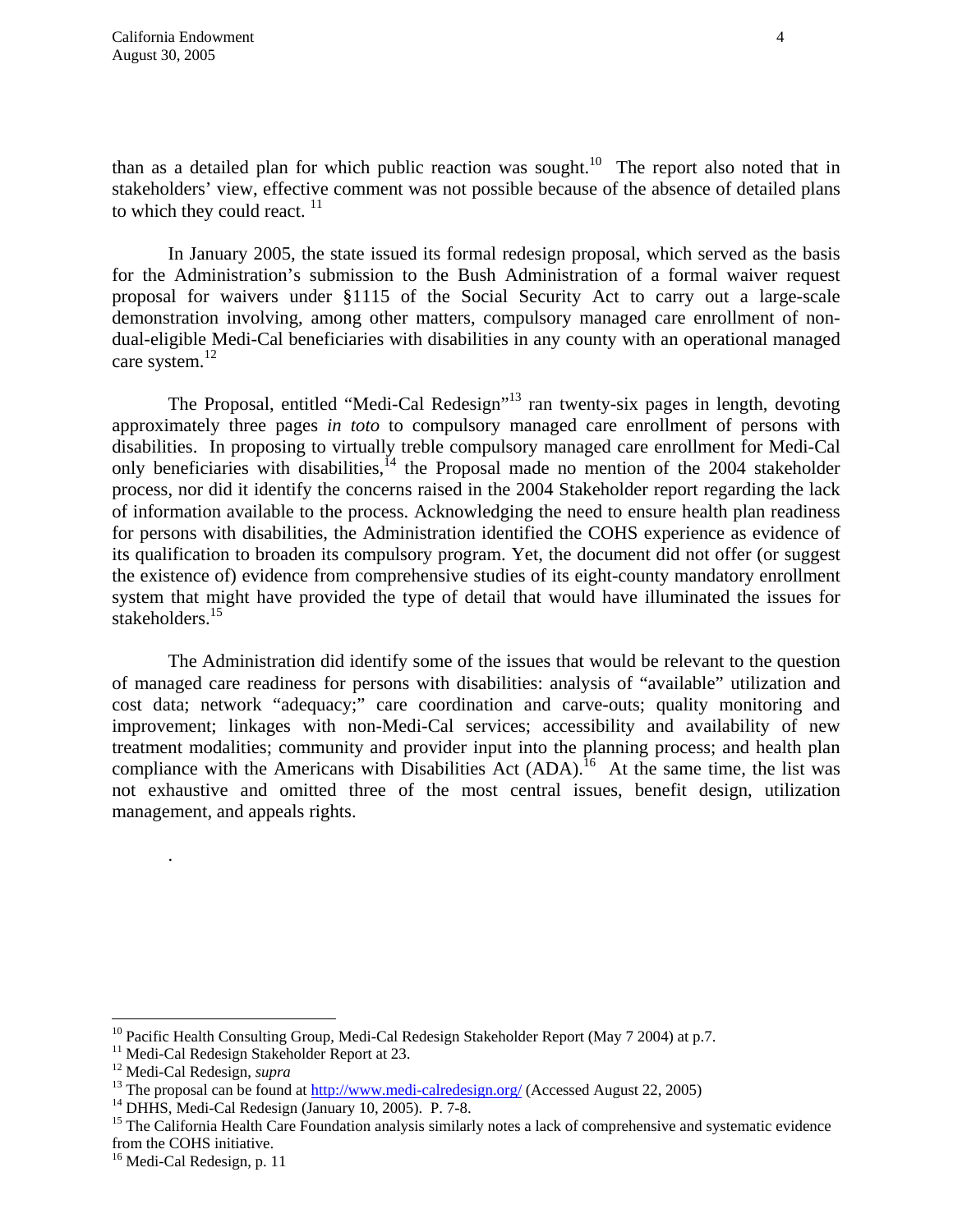In July 2005, the Centers for Medicare and Medicaid Services (CMS) approved the proposal and issued Special Terms and Conditions.17 CMS conditioned a significant proportion of the state's requested public hospital financing to a specific 17-month timeline for the phase-in of an expanded compulsory managed care program for beneficiaries with disabilities. The CMS timeline specified as follows:

- By September 30, 2005: enactment of authorizing legislation to permit expanded managed care;
- By May 31, 2006: the state must submit its state plan amendments and additional waiver requests associated with expanded managed care for Medi-Cal only persons with disabilities;
- Ully 1, 2006 June 30 2007: continued development of managed care waivers and state plan amendments, as well as plan contracts;
- **January 2007: Expanded managed care enrollment to begin.**

 Nothing in the version of the terms and conditions used for this analysis suggests CMS waiver of federal Medicaid standards governing managed care arrangements.<sup>18</sup> Indeed, as discussed at greater length below, the Special Terms and Conditions contemplate that the state will prepare and submit separate materials related to the managed care expansion, in the form of state plan amendments (SPAs) or additional §1115 waiver requests.<sup>19</sup>

## **Critical Issues in Managed Care Design and Administration for Persons with Disabilities**

 In our experience, certain issues emerge in virtually all states that seek to implement or expand the use of compulsory managed care. Over the years, many of these issues also have become the focus of federal statutory managed care standards, as codified in the Balanced Budget Act of 1997 and implementing regulations.

*Auto-enrollment*: Any compulsory managed care system requires an auto-enrollment mechanism to ensure that non-selecting beneficiaries are enrolled in a plan, since compulsory managed care arrangements condition virtually all contractual coverage on plan enrollment. Obviously, auto-enrollment can be disruptive depending on whether the member's providers are in the network and how the plan elects to administer its contract. Auto-enrollment when poorly done carries health care access and quality implications as a result of disruption in care, lack of knowledge regarding coverage, serious under-use of care and excessive profits generated by this under-use. A number of issues arise in auto-enrollment involving persons with disabilities: the process for auto-enrolling (i.e., the assignment of individuals to plans whose network includes the individual's primary care provider); the qualifications of plans allowed to accept autoenrolled persons; the level of information on health status and special needs that must

<sup>&</sup>lt;sup>17</sup> Draft Terms and Conditions were issued in July and they were finalized in August. <sup>18</sup> These standards can be found at 42 CFR  $\S$  438.

<sup>&</sup>lt;sup>19</sup> CMS, Special Terms and Conditions (July 20, 2005) p.2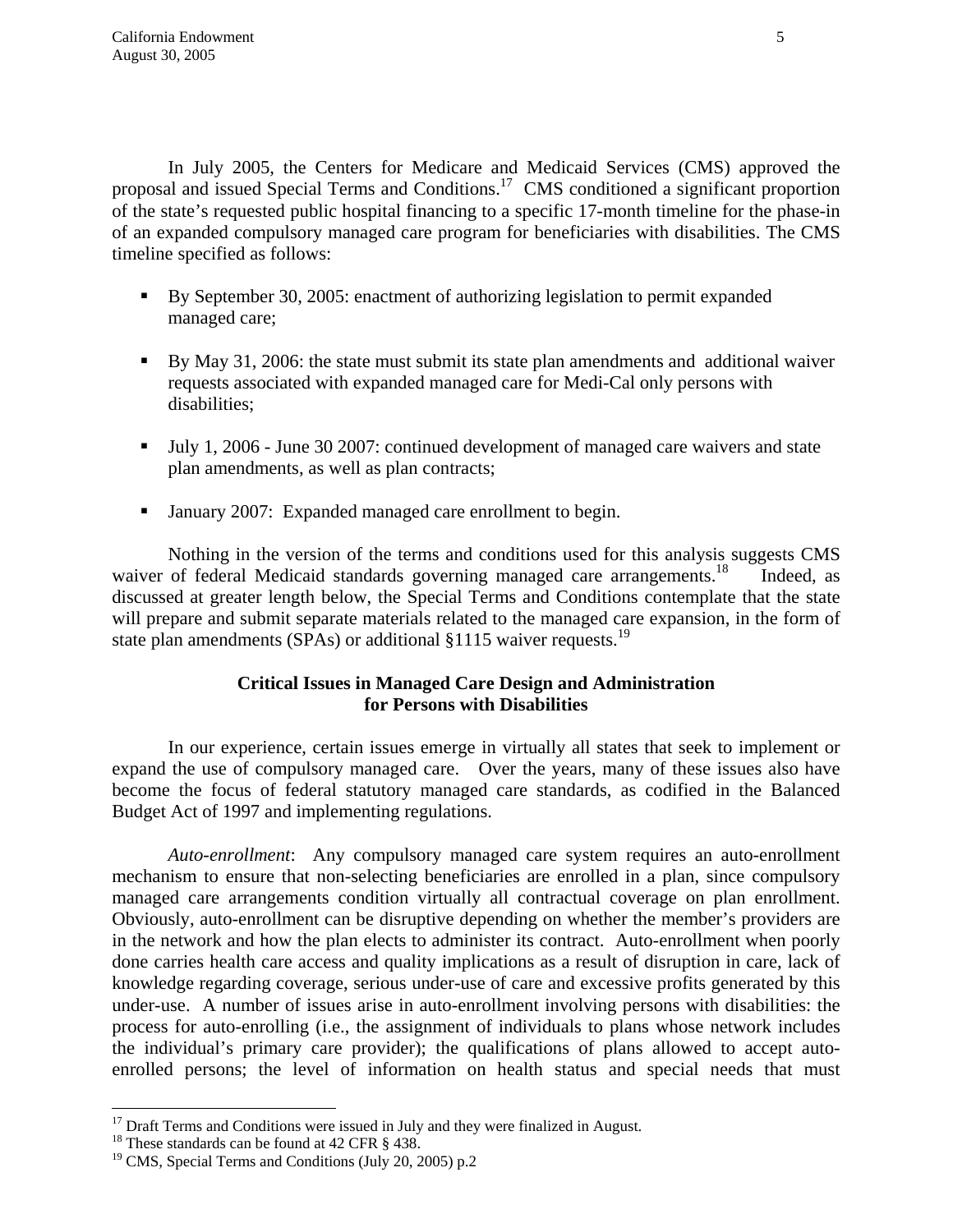accompany auto-enrollment; the timeframes given to plans to assign patients to physicians and make initial contact; and the opportunity for plan switching post-auto-enrollment. As Table 1 suggests, auto-enrollment is currently not a focus of formal standards under the three sources of law examined.

*Retention of existing provider relationships:* In the case of persons with disabilities, the extent to which plans will be required to honor existing relationships with primary and specialty care providers is critical, particularly since some health plans may elect to re-assign members to primary care providers based on network discounts and volume agreements. Treatment of existing provider relationships is also not an issue currently addressed.

*Involuntary disenrollment for "cause" and involving institutionalized enrollees:*  Compulsory enrollment of persons with disabilities can raise certain distinct involuntary disenrollment issues. One such issue involves the institutionalization of a plan member, with the question being whether the plan will be required to re-accept the member upon release. The other issue is the extent to which California will recognize the right of a plan to disenroll a "disruptive" plan member. The issue of disenrollment for disruption most typically arises in the context of patients with serious mental illness but obviously can arise in the case of persons with disabilities who are strong advocates for their health care needs. California law addresses these issues to varying degrees, generally not permitting disenrollment of disruptive persons.

*Primary and specialty care distance and travel times:* Discounted and managed health care is the ultimate product sold in Medicaid managed care. Specifications related to time and distance are of particular importance because of the shortage of specialty care services. Inevitably Medicaid beneficiaries experience serious shortages in gaining access to certain specialty services (including primary specialties such as dental care in the case of persons with disabilities because of dentists' unwillingness to treat patients with complex physical and mental disabilities). Determining the affirmative steps that plans will be expected to take to make services accessible in terms of geographic conditions and waiting times will be an essential aspect of readiness.

*Plan and provider ability to communicate with members and patients:* Communication with members and patients with disabilities in all aspect of plan operations is a fundamental feature, not only for clinical services but also for member services, consumer call lines, and all other forms of oral and written plan communication. The technology for patient communication has advanced over the years, and the standards to which plans will be held in both their own operations and those of their network providers constitute a key consideration generally and as a matter of ADA compliance. In addition, plan and provider compliance with Title VI standards related to members with Limited English Proficiency (LEP) would be relevant.

 *Physical and adaptive access throughout the plan and its network:* The extent to which plans can assure that their service sites have been adapted to be accessible to persons with disabilities is central to this expansion. As with communications capabilities, the task is to find operational standards and use those standards to fashion benchmarks that plans and networks will be expected to meet. This issue does not appear to be addressed under existing laws.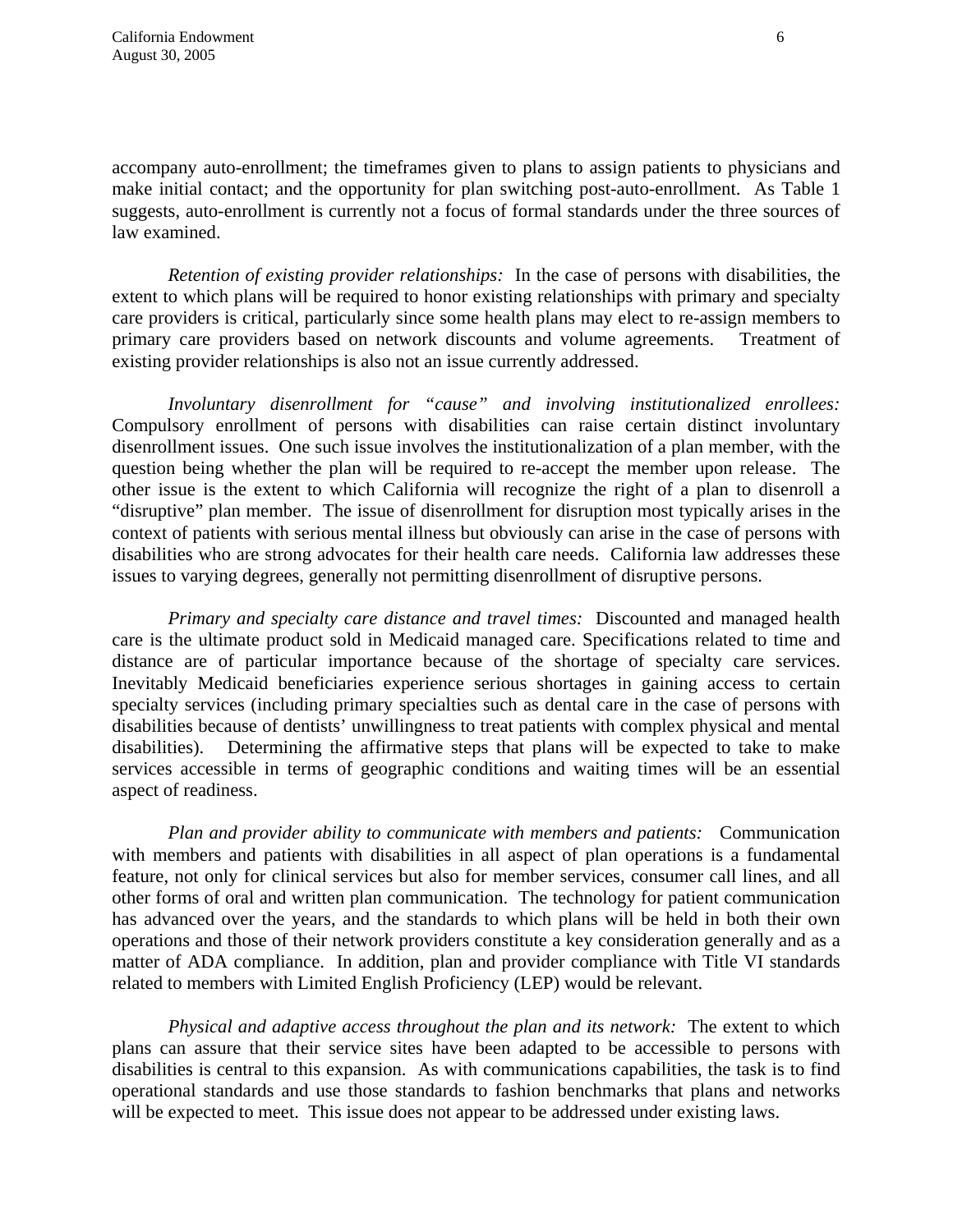*Out of network coverage and payment:* Medicaid is closer to a classic HMO model than commercial products, which tend to offer incentivized coverage through networks of providers that heavily discount their care. In Medicaid's case, out of network care for contractual benefits and services typically is not covered at all, except in the case of family planning services and supplies. For a member population of persons with disabilities, the question arises as to whether plans should be obligated to permit out-of-network coverage under certain conditions (i.e., where no in-network provider of contractual services has the qualifications and relevant expertise that might be needed for particular conditions). In this context, the COHS contract offers an example of an approach that extends beyond out of network provision of contract services in medical emergencies.

*Relevant provider expertise:* Relevant expertise is a significant issue for persons with serious and chronic conditions, particularly individuals who suffer from co-morbidities, who in turn make up a substantial proportion of all enrollees with disabilities. Whether plans will be required to broaden their networks of specialists or permit out of network access in specific cases is an issue that has not yet been addressed under California law.

*Treatment of the health care safety net and other essential providers:* Beneficiaries with disabilities rely on certain safety net providers such as health centers, children's hospitals, and specialty programs and services maintained by or operating in close collaboration with schools, child welfare agencies, early intervention programs, state and community agencies specializing in the treatment and management of adults with disabilities, and other specialized providers. In general, California law generally confines its standards to certain classes of safety net providers such as disproportionate share hospitals and federally qualified health centers. Issues relating to safety net providers are addressed infrequently in California law. COHS contracts simply encourage plans to include safety net providers in their networks and require that safety net providers to be paid a rate similar to other subcontractors that provide a similar scope of services. Medi-Cal ensures that Children's hospitals are paid according to their case severity.

*Benefit design and extra-contractual coverage:* A particularly complex issue may be benefit design and access to extra-contractual benefits. One of the central findings of our research in managed care has focused on the failure of contracts to set forth with clarity which Medicaid benefits either completely or partially fall within the scope of an agreement and which are extra-contractual and thus covered through another contract or directly by the Medi-Cal program. Enormous coverage disputes over coverage can arise. Numerous examples of ambiguous coverage exist. Where the terms of coverage are not well defined, beneficiaries can discover that every payer – their primary health plan, their behavioral plan (if one is used) and the state Medicaid program – all deny treatment on the grounds that another payer is responsible. The simplest means for avoiding this outcome is to make managed care contractors responsible for coverage up to federally required limits under the terms of the state's Medicaid plan, but most states opt to limit or exclude contractor responsibility, if only because they are unable to find contractors willing to accept such broad coverage and management duties. How coverage duties and limits are expressed and who holds authority for resolving coverage disputes among payers is a critical issue for this population because of its higher rates of use of costly services.

*EPSDT:* The EPSDT program represents a subset of the entire coverage challenge, since the breadth of the program sweeps in all services and benefits required under the federal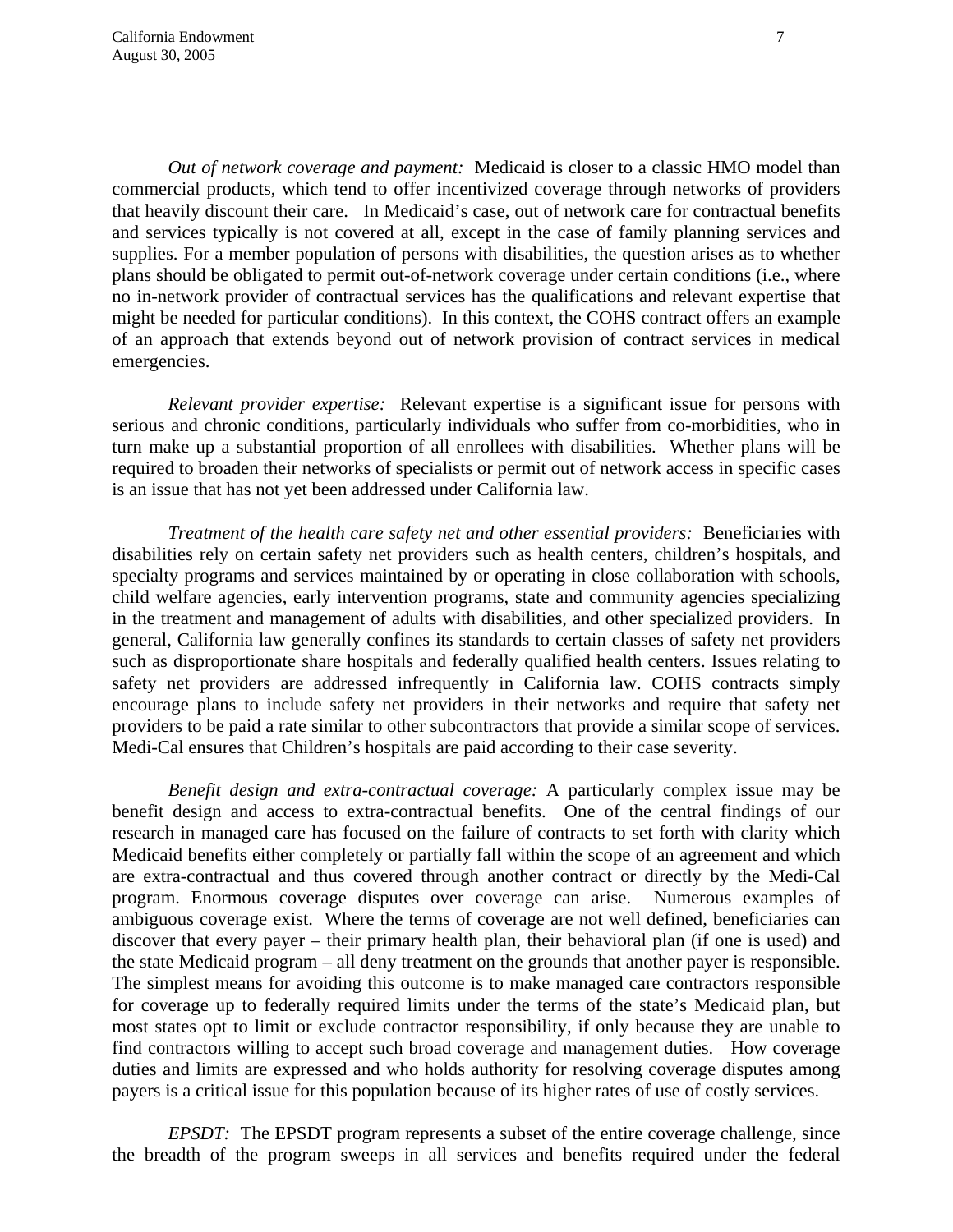definition of "medical assistance." EPSDT's treatment mandate is of special importance to children with disabilities, who comprise an estimated 20% of any state's high cost Medicaid cases. Special attention needs to be devoted to the approach the state will take to allocating EPSDT diagnosis and treatment responsibilities among plan products as well as between the state agency and its plans. Furthermore, EPSDT requires the provision of support services needed to gain access to non-Medicaid services important to children (such as early intervention, educational, social services, and nutritional service). Whether these access enhancing activities are the function of plans or a separate contractor is a decision that needs to be addressed.

*Medical Necessity (children and adults) and utilization review:* The process and standards used to determine the necessity of care in any particular case requires attention, since health plans may be accustomed to the use of commercial norms that may be inapplicable in a Medicaid context. For example, Medicaid's rules against discrimination presumably would prohibit a plan from denying needed therapy to a person with disability on the grounds that a "recovery" is not possible. This type of distinction is common in the commercial market. Similarly, in the case of children, the standard of medical necessity under EPSDT focuses on growth and development, not simply the curative nature of a particular intervention. Again, this is a departure from commercial norms, and these distinctions are especially critical where the patient is a child with a disability whose need for the care may be for attainment and development of functioning, not to correct an acute condition. These issues are unique to Medicaid.

The process of utilization review is also important, not only because of the need for skilled reviewers with experience in assessing need in the case of a low income population with serious conditions, but also because of beneficiaries' federal right to continued coverage of services whose cessation or reduction is recommended during the pendency of an appeal. This right to coverage during the timely appeal of a recommended reduction or termination in care is unique to Medicaid and of particular importance in a disability context.

*Grievance System and Appeals Process*: Persons with serious and chronic conditions and disabilities often have a consistent and extensive need for sustained health care. For this group, access to a clear, highly transparent, supported, and when necessary expedited grievance and appeals system is essential. Of critical importance is the inclusion of special Medi-Cal protections that prevent the reduction or loss of benefits in the case of persons receiving ongoing care when a timely appeal is made. While each source of law considered here contains a grievance system, they vary greatly in level of detail and protection. The Knox-Keene statute has extensive regulations regarding notification of decisions, ability to appeal, expedited decision making, and other matters. Conversely, the Medi-Cal regulations are quite sparse and do not sufficiently explain the link between the grievance and appeal system and special Medicaid protections designed to ensure continued benefits.

*Quality measurement and improvement markers and public reporting:* The population whose enrollment is targeted in this expansion is one for whom health care quality measurement cannot stop at primary and acute care. There is an enormous need to establish common, relevant, timely, reliable and valid measures of health care quality and to insist on the public reporting of intermediate and ultimate outcome measures in a timely manner, based on current data. The lack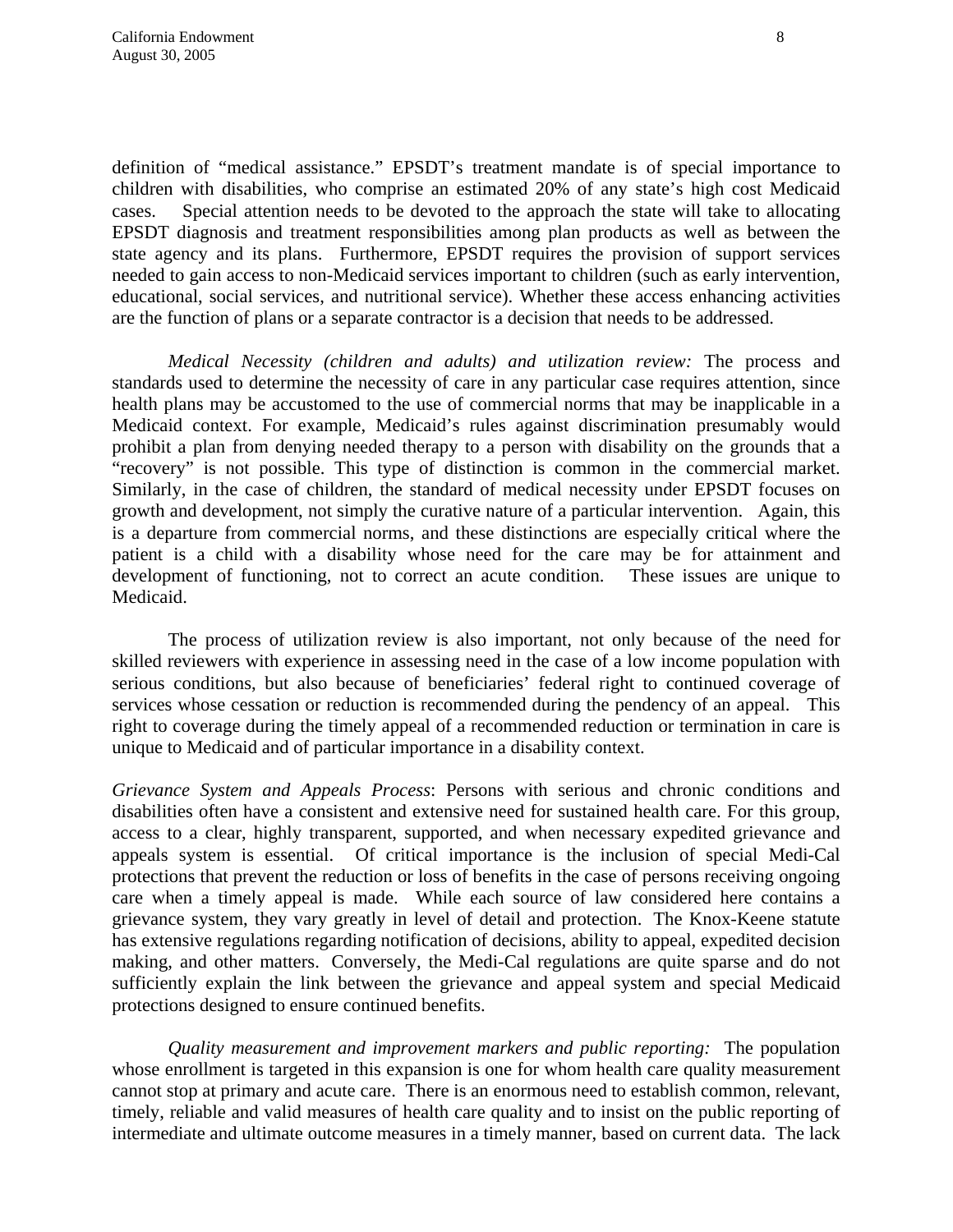of such a system is a notable omission in the current COHS program although individual plans may produce data.

*Risk financing and stop-loss:* Persons with disabilities obviously present a much greater potential for financial losses, especially if a broad array of services and management responsibilities are encompassed within the contract. Establishing a limit to contractual responsibilities and ensuring financial safeguards up to federally allowed maximums will be a central issue in development of this market, just as has proven to be the case in the development of other markets such as Medicare Part D, which uses controlled levels of risk in its plans. How much risk the state attempts to "downstream" in order to ensure scorable savings will end up driving the design and operation of plans in their relationship to their population of members with disabilities. This is an issue that has received specific attention under the California sources of law shown below, and consideration of these standards against plan growth will be a central aspect of planning.

#### California's Legal Framework

The legal framework relating to Medicaid managed care in California is complex. In addition to the federal regulations that govern managed care arrangements in all states (unless waived as part of a §1115 demonstration), California has three main sources of regulations: 1) Medi-Cal regulations and associated codes, 2) Knox-Keene Health Care Services Plan Act of  $1975^{20}$  and associated Department of Managed Health Care regulations, and 3) the actual provisions of the managed care contractual arrangements which govern the relationship between the public purchasers on one hand and the managed care systems on the other. For this analysis we have elected to use the COHS boilerplate contract in view of its direct relevance to compulsory managed care for persons with disabilities. Table 1 also includes provisions from the CalOptima COHS contract. The contract developed by CalOptima includes extensive protections for enrollees with disabilities and offers a valuable beginning point for further standards development.

Table 1 sets forth a series of issues that we have identified over the years through our Medicaid managed care research and technical support involving compulsory Medicaid managed care arrangements. Table 1 and the accompanying footnotes indicate the extent to which one or more sources of California law related to managed care currently address a particular issue. Thus, the Table both identifies the issues that will be of particular importance during the developmental phase of the expansion and also links each issue to existing state law.

While Table 1 shows which areas of law have provisions related to these critical issues, it does not indicate whether the current protections are adequate. In fact, there is evidence that many of the provisions could be strengthened. Generally speaking, the Knox-Keene Act and implementing regulations potentially offer significant protections to managed care enrollees. However, even the structure of the Knox-Keene Act contains gaps in critical safeguard areas such as auto-enrollment and physical and adaptive access throughout the network. Furthermore, existing Medi-Cal managed care arrangements that are offered through COHS plans are exempt

1

<sup>&</sup>lt;sup>20</sup> California Health and Safety Code Chapter 2.2.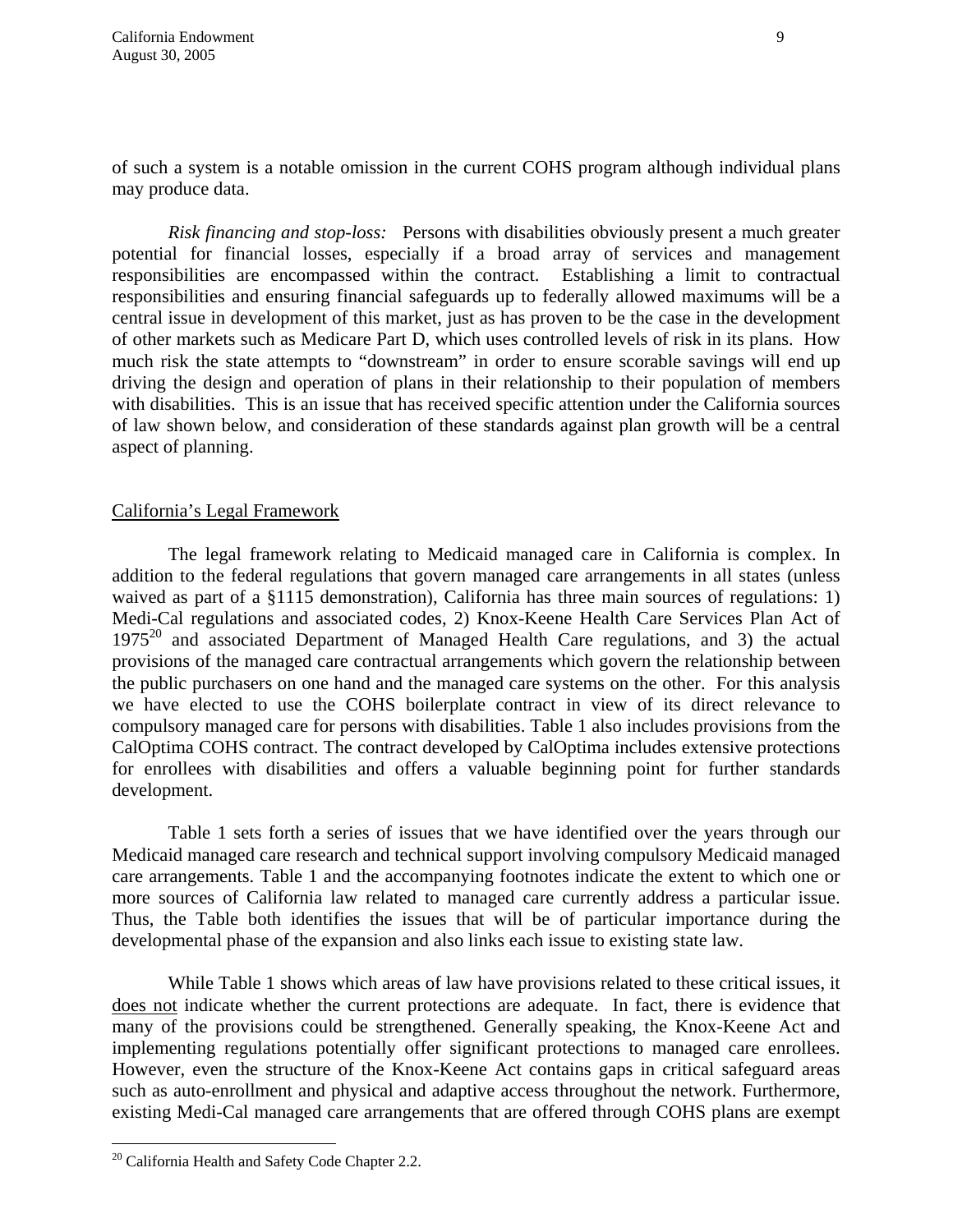from Knox-Keene requirements even though these plans represent the benchmark experience for persons with disabilities who currently are enrolled in compulsory managed care.<sup>21</sup> Medi-Cal regulations also have numerous gaps and some covered areas, such as the grievance procedure requirements, are quite sparse.

### **Table 1. Member and Patient Safeguards in Health Plan Expansion Development for Medi-Cal Enrollees with Disabilities**

| <b>ISSUE</b>                                                               | <b>KNOX KEENE</b>                                     | MEDI-CAL <sup>22</sup><br><b>RULES</b>       | <b>COHS</b><br><b>MEDI-CAL</b><br>CONTRACT <sup>23</sup> | <b>CAL-OPTIMA</b><br><b>NETWORK</b><br>CONTRACT <sup>24</sup> |
|----------------------------------------------------------------------------|-------------------------------------------------------|----------------------------------------------|----------------------------------------------------------|---------------------------------------------------------------|
| <b>Enrollment</b>                                                          |                                                       |                                              |                                                          |                                                               |
| Auto-enrollment safeguards                                                 |                                                       |                                              |                                                          |                                                               |
| Treatment of existing provider<br>relationships for new enrollees          |                                                       |                                              |                                                          |                                                               |
| Involuntary disenrollment by<br>health plans                               | §§1365, 1348.8 <sup>25</sup>                          | $W1^{26}$ §§14412 &<br>14466 <sup>27</sup>   | $6.3^{28}$                                               | Art. 3, $L^{29}$                                              |
| Involuntary disenrollment/<br>reenrollment of institutionalized<br>persons |                                                       | See note 26                                  |                                                          |                                                               |
| Voluntary disenrollment by<br>members                                      |                                                       | §§ 53440, 53442;<br>WI § 14413 <sup>30</sup> |                                                          | Art.3, $M^{31}$                                               |
| <b>Access</b>                                                              |                                                       |                                              |                                                          |                                                               |
| Primary care time and<br>distance/travel times                             | §1367.03;<br>DR <sup>32</sup> 1300.67.2 <sup>33</sup> |                                              | $7.2.2^{34}$                                             | Art.5, D.1, D.3.,<br>Art.5, $L^{35}$                          |

<sup>&</sup>lt;sup>21</sup> Health and Safety Code,  $\frac{1343(c)}{c}$ . COHS plans received a waiver from meeting Knox-Keene requirements since they were not engaged in competition as Medi-Cal only products and were publicly operated. Four of the five COHS plans (all except Partnership Health Plan) have Knox-Keene licenses which are required for their non-Medi-Cal lines of business, such as participation in Healthy Families, California's SCHIP program. However, this does not mean that their Medi-Cal beneficiaries receive Knox-Keene protection unless the provisions are embedded in the Medicaid managed care contract with the state.

 $23$  Information in this column is from the boilerplate County Operated Health Systems contract from 1999, but still used in 2005.

<sup>24</sup> This contract covers CalOptima Networks from 1/1/03-12/31/05

<sup>25</sup> Enrollment may be terminated only in limited circumstances – failure to pay, fraud, deception, "good cause."  $^{26}$  WI refers to Welfare and Institutions Code

 $\overline{a}$ 

 $27$  Legislative intent was that enrollment not be terminated except for loss of eligibility, good cause, or request of beneficiary. In Los Angeles County only, plan may disenroll any member for month(s) patient is hospitalized and stable but refuses to be transferred from non-plan facility to plan facility when it is medically safe to do so.<br><sup>28</sup> Member will be disenrolled if no longer eligible for Medi-Cal or if the member moves out of the plan's s

area.

 $^{29}$  Physician may request and CalOptima may approve disenrollment for specific members according to CalOptima policies.

 $\sigma$  Disenrollments due to eligibility terminated, marketing fraud, misrepresentation, move out of service areas, or plan merger/reorganization do not need to go through grievance process. Requests may be made to plan or Department. Plan must furnish form immediately upon request.

 $31$  Members have the right to disenroll from a Health Network.

 $32$  DR refers to regulations issued by the Department of Managed Health Care (DMHC)

<sup>33</sup> Facilities must be located so as not to create barriers to accessibility. Hours of operation and after hours care needs to be reasonable. Plan must have process to monitor access, including waiting and travel times.

 $^{22}$  Medi-Cal Rules refer to Title 22 of California Code of Regulations, unless otherwise noted. The rules reported here relate to the Prepaid Health Plans generally and do no cover the Two-Plan model or the Geographic Managed Care plans.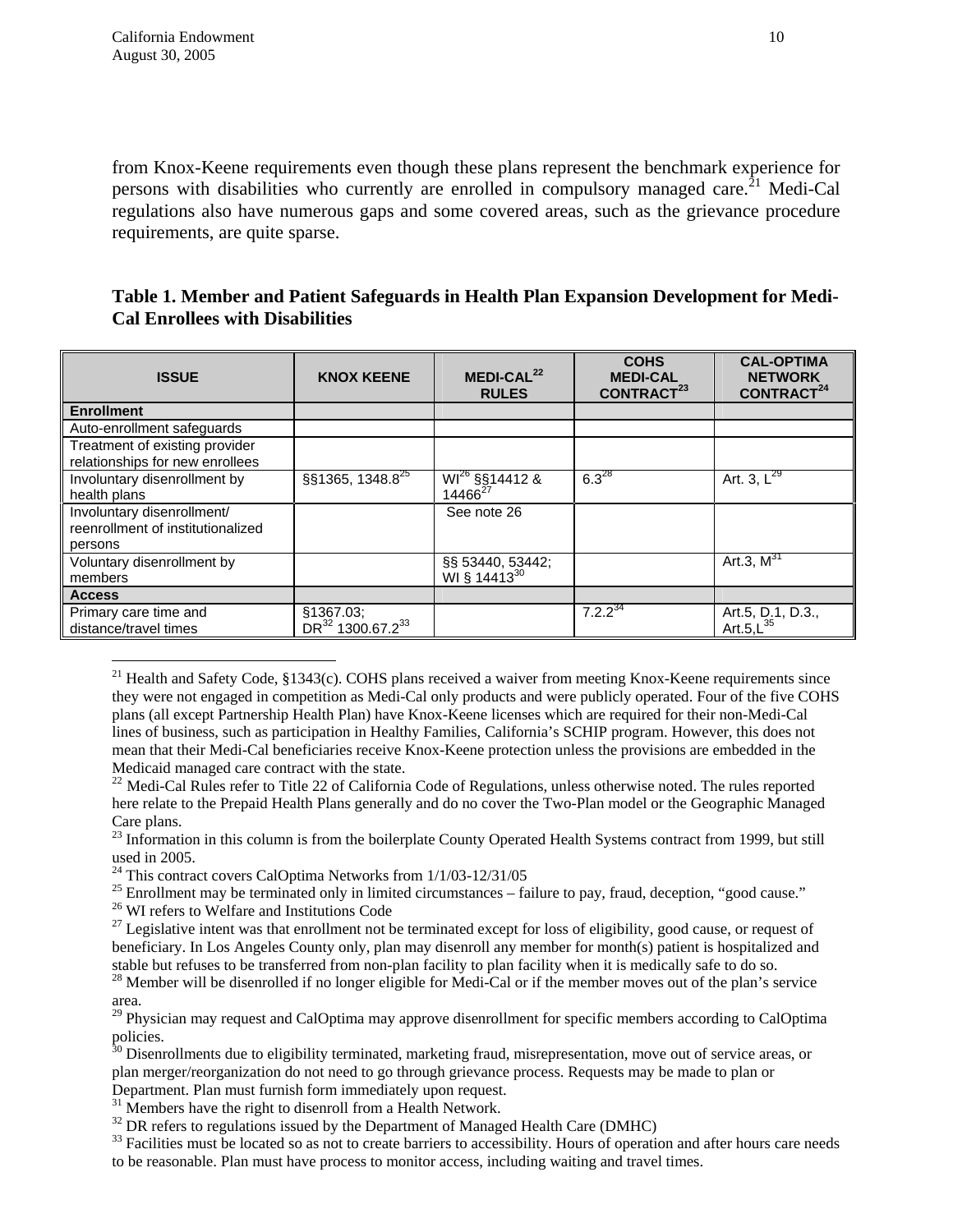| <b>ISSUE</b>                                                                                                 | <b>KNOX KEENE</b>                                   | MEDI-CAL <sup>22</sup><br><b>RULES</b>                        | <b>COHS</b><br><b>MEDI-CAL</b><br>CONTRACT <sup>23</sup> | <b>CAL-OPTIMA</b><br><b>NETWORK</b><br>CONTRACT <sup>24</sup> |
|--------------------------------------------------------------------------------------------------------------|-----------------------------------------------------|---------------------------------------------------------------|----------------------------------------------------------|---------------------------------------------------------------|
| Specialty care appointment and<br>distance/travel times                                                      | §1367.03;<br>DR 1300.67.2 <sup>36</sup>             |                                                               |                                                          | Art.5, D.2, Art.5,<br>M <sup>37</sup>                         |
| Plan member communications<br>capacity for members with special<br>language or comprehension<br>$needs^{38}$ |                                                     |                                                               |                                                          | Art. 3. $EE^{39}$                                             |
| Physical and adaptive access<br>throughout plan and network                                                  |                                                     |                                                               | $7.5.8^{40}$                                             | Art.6, P; Art.6, T,<br>Art. 12, $F^{41}$                      |
| <b>Provider networks and</b><br>competencies                                                                 |                                                     |                                                               |                                                          |                                                               |
| Communications capability                                                                                    |                                                     |                                                               |                                                          | Art. 3. $EE^{39}$                                             |
| Out of network coverage and<br>payment                                                                       | $\frac{\$~1371.4(b), \overline{(j)},}{1262.8^{42}}$ | Title 22, Ch. $7^{43}$                                        | 7.5.9, 7.7 generally,<br>$7.7.7^{44}$                    | Art.4, $B^{45}$                                               |
| <b>Relevant Specialty</b>                                                                                    |                                                     |                                                               |                                                          | Art.6, $\overline{P.6}^{46}$                                  |
| Treatment of safety net providers                                                                            |                                                     | WI §§14083(k),<br>14085.5, 14085.9,<br>10487.21 <sup>47</sup> | 2.26, 2.35, 2.74,<br>7.25, 7.7.12, 9.51 <sup>48</sup>    | Art.1, EE & QQQ,<br>Art.2, E.5 & E.6,<br>Art.7, $E^{49}$      |

 $34$  Primary care physicians must be located within 30 minutes or 10 miles of member's residence unless the state has approved a different time and distance standard.

 $35$  Physician must ensure that appointments for non-urgent primary care services are scheduled within 21 calendar days of a member's request. Health assessments and general physical examinations must be scheduled within in 30 calendar days of member's request. Primary care physicians must available be within 20 minutes or 10 miles of member's place of residence.

<sup>36</sup> Plan must provide accessibility to medically required specialists who are certified or eligible for certification by appropriate board. Plan must have process to monitor access, including waiting and travel times.<br><sup>37</sup> Physician must ensure that appointments for specialist services are scheduled within 31 calendar days of referral.

Specialist must be available within a "reasonable" driving distance from member's place of residence. Physicians must provide transportation if nearest available specialist is more than 30 minutes from member's residence.<br><sup>38</sup> This refers to communication issues due to disability, not language barriers.

<sup>39</sup> Physicians must provide interpreter services for deaf or heard of hearing as necessary to ensure availability of effective communication.<br><sup>40</sup> Plan facilities must comply with requirements of Title III of Americans with Disabilities Act.

<sup>41</sup> Physicians must comply with several requirements relating to ABD members, including participating in the Community Liaison program (helping ABD members navigate health system and improving their access to care), referring members to Seating Clinic as needed, making available medically necessary incontinence supplies (unrestricted by brand), authorizing other specified supplies for 6 months, allowing ABD members to select any participating and willing specialist as a primary care provider, creating a care plan fro ABD and members with special health care needs, conducting home assessments when appropriate, providing standing referrals when appropriate, and having facilities or sites capable of accommodating ABD members.

42 Plan must reimburse provider for emergency care until patient is stabilized. Non-contracting hospital must contact enrollee's plan before admitting or transferring to a non-contracting hospital for care after patient is stabilized.

<sup>43</sup> Reimbursement is available for emergency service provided out-of-network.

<sup>44</sup> Plan will arrange for provision of "seldom used specialty services" from specialists outside the network when medically necessary. Contractors will refer enrollees with developmental disabilities to the regional centers for those non-medical services such as respite, out-of-home placement, and supportive living for persons with substantial disabilities if such services are needed. In addition, plan will pay for a variety of other out-of-network services such as emergency services, school-based services, family planning services, etc.<br><sup>45</sup> Physicians must provide and pay for all emergency services, including those provided by out-of-network

providers without prior authorization.

<sup>46</sup> Physicians must have participating providers possessing expertise in serving ABD members, including but not limited to endocrinology, neurology, genetics, and psychiatry.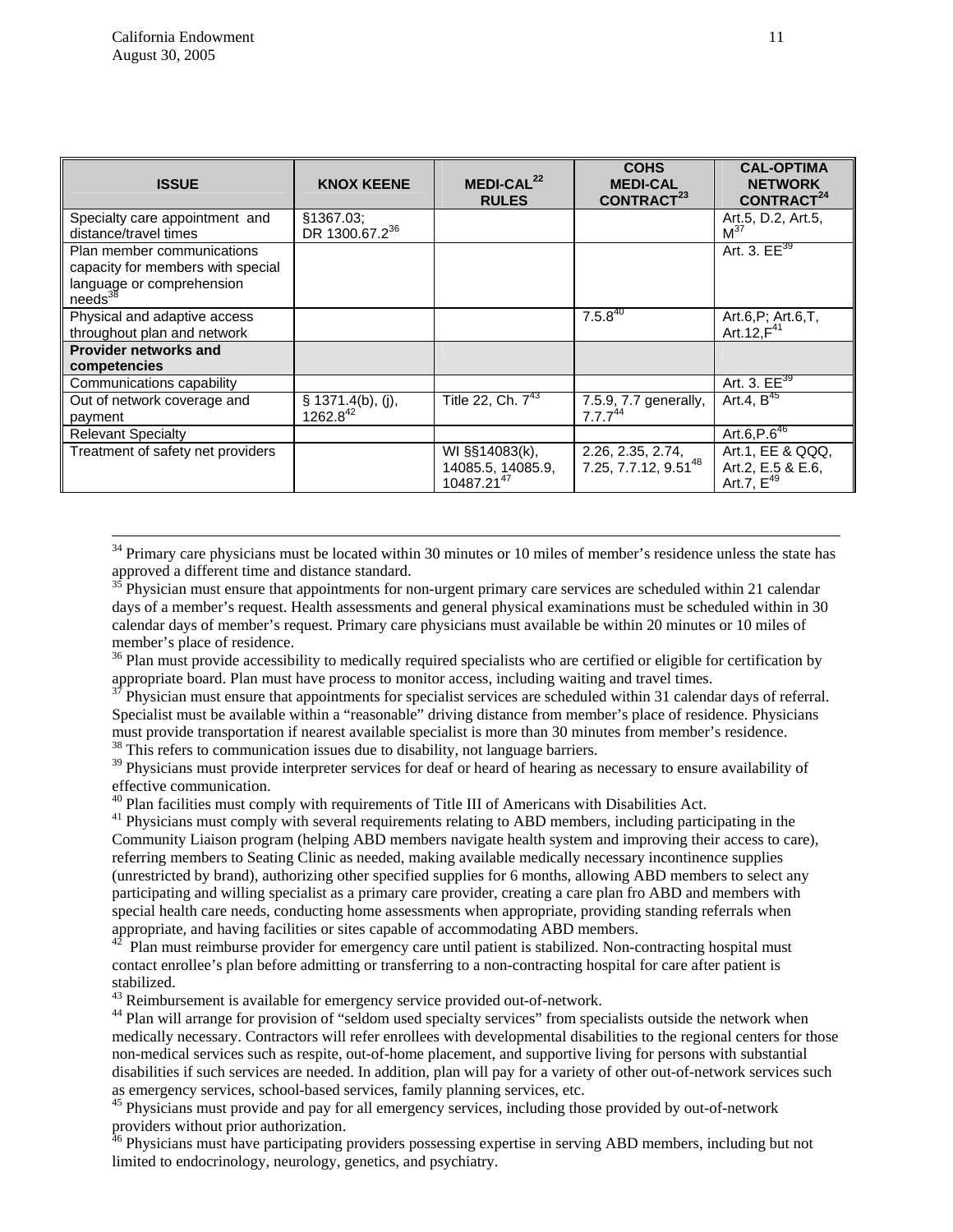| <b>ISSUE</b>                                                                                                                                           | <b>KNOX KEENE</b>                                       | $MEDI-CAL22$<br><b>RULES</b>                | <b>COHS</b><br><b>MEDI-CAL</b><br>CONTRACT <sup>23</sup> | <b>CAL-OPTIMA</b><br><b>NETWORK</b><br>CONTRACT <sup>24</sup> |
|--------------------------------------------------------------------------------------------------------------------------------------------------------|---------------------------------------------------------|---------------------------------------------|----------------------------------------------------------|---------------------------------------------------------------|
| <b>Coverage and utilization</b><br>management                                                                                                          |                                                         |                                             |                                                          |                                                               |
| Benefit design issues and extra-<br>contractual benefits and coverage                                                                                  |                                                         | \$ 53210(d),<br>WI § 14304.5 <sup>50</sup>  |                                                          |                                                               |
| Treatment of EPSDT benefits and<br>services for children under 21                                                                                      |                                                         |                                             |                                                          |                                                               |
| Medical necessity standard for<br>adults and children                                                                                                  |                                                         | WI § 14059.5 <sup>51</sup>                  | $2.49^{52}$                                              | Art. 1, TT <sup>53</sup>                                      |
| Utilization review procedures                                                                                                                          | §§ 1363, 1367,<br>$1371.8^{54}$                         |                                             | $8.10^{55}$                                              | Art.6, $L.2(b)^{56}$                                          |
| Appeals procedures and timelines                                                                                                                       | §§ 1363, 1367.04,<br>1368, 1373, 1374,<br>$1397.5^{57}$ | \$53260;<br>WI 11450(a)(1) <sup>58</sup>    | $8.12.6, 8.12.7^{59}$                                    | Art.3, $D^{60}$                                               |
| <b>Quality measurement and</b><br>reporting                                                                                                            |                                                         |                                             |                                                          |                                                               |
| Cross-plan standardized<br>performance measurement of<br>quality in physical health, mental<br>health and management of<br>persons with co-morbidities | § 1380;<br>DR 1300.80 <sup>61</sup>                     | §§ 53312, 53314<br>WI § 14309 <sup>62</sup> | $8.6^{63}$                                               | Art.6, $D^{64}$                                               |

<sup>47</sup> Special circumstances of DSH hospitals should be taken into account by Dept. when negotiating contracts and supplemental reimbursement is available to DSH hospitals. Children's hospitals will be reimbursed based on severity of pediatric diagnostic case types.

<sup>48</sup> Defines safety net provider as a provider of comprehensive primary care or hospital providing acute inpatient service to both medically indigent and eligible beneficiaries. Plans must promote broad participation by safety-net provider in their service area. Plan will meet federal requirements for access to and reimbursement of FQHCs. Reimbursement for FQHC and RHCs must be same as provided to other subcontractors providing similar services. Department has the right to review rates paid to FQHCs and RHCs.

<sup>49</sup> FQHCs must be reimbursed at a rate comparable to any other subcontract arrangement for similar services. Indian Health Service provider will be reimbursed at the approved Medi-Cal rate. CalOptima reserves the right to pay providers, including Safety Net Providers, additional sums of money that CalOptima deems beneficial to the provider.

<sup>50</sup> Plan needs prior approval of Director to provide extra services at a cost to member and plan must notify members of services available and cost.

<sup>51</sup> A service is medically necessary when it is "reasonable and necessary to protect life, prevent significant illness or significant disability, or to alleviate severe pain."

 $52$  Medically necessary is defined as "reasonable and necessary services to protect life, to prevent significant illness or significant disability, or to alleviate severe pain through diagnosis or treatment of disease, illness or injury."<br><sup>53</sup> Medically necessary is defined as "reasonable and necessary services to protect life, to prevent si

or significant disability, or to alleviate severe pain through diagnosis or treatment of disease, illness or injury."<br><sup>54</sup> Knox-Keene Act contains extensive rules regarding criteria and process for utilization review.<br><sup>55</sup>

<sup>56</sup> Physician must have a utilization management program that conforms to CalOptima guidelines.

<sup>57</sup> Knox-Keene Act contains extensive rules regarding process and timeline for appeals.

58 Medi-Cal regulations and code require that each plan has a grievance procedure that is approved by the

Department, but very few specifics provided. Enrollees have a right to a fair hearing if grievance is unresolved.

<sup>59</sup> Plan must implement a grievance system in accordance with 10 CCR 1300.68 and Health and Safety Code

1368.01 (outlining requirements of grievance system).<br><sup>60</sup> Physician must implement and comply with grievance procedure described in CalOptima policies.

<sup>61</sup> Department will conduct periodic on-site medical survey of the health system delivery for each plan.<br><sup>62</sup> Each plan must submit a variety of reports and the Department will provide for a continuing study of the quali

of care and services from the plans.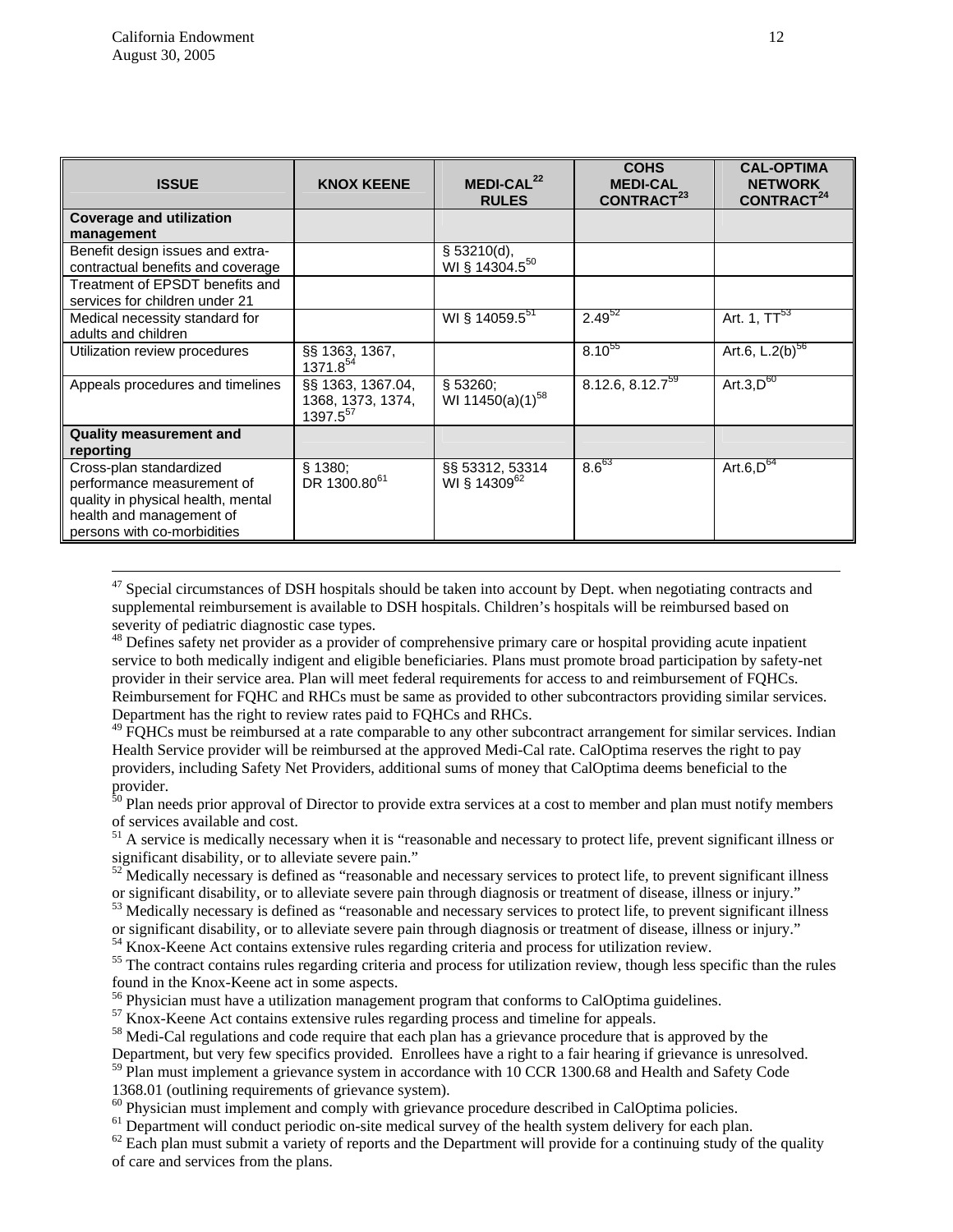| <b>ISSUE</b>                                   | <b>KNOX KEENE</b>               | MEDI-CAL <sup>22</sup><br><b>RULES</b>               | <b>COHS</b><br><b>MEDI-CAL</b><br>CONTRACT <sup>23</sup> | <b>CAL-OPTIMA</b><br><b>NETWORK</b><br>CONTRACT <sup>24</sup> |
|------------------------------------------------|---------------------------------|------------------------------------------------------|----------------------------------------------------------|---------------------------------------------------------------|
| Accessible public communication<br>of findings | § 1341.5, 1380(h) <sup>65</sup> | WI § 14459.5(c)                                      |                                                          | Art. $10,1^{66}$                                              |
| <b>Financial Safeguards</b>                    |                                 |                                                      |                                                          |                                                               |
| <b>Actuarially Sound Rates</b>                 |                                 | §53321,<br>WI §§ 14262(a),<br>14301(a) <sup>67</sup> | $11.1^{68}$                                              | Art.2, $E.\overline{2^{69}}$                                  |
| Stop Loss                                      |                                 | § 53251(b),<br>$53252^{70}$                          | 10.8, $10.971$                                           | Art 3, $HH^{72}$                                              |

## **The Process of Redesign: Transparency and Accountability in the Development Phase of the Managed Care Expansion**

The process of managed care redesign is as important as the elements of the redesign effort, since no academic overview of the dimensions of redesign can substitute for the actual involvement in redesign of the people and entities directly affected: persons with disabilities and their family members where relevant, and the health professionals and specialty providers whose focus is the treatment and management of persons with disabilities. The Schwarzenegger Administration recognized the importance of involvement on a preliminary basis with its stakeholder process. In its special terms and conditions, CMS appears to assume that a new process of public input will commence, and the Redesign proposal anticipates a subsequent process as well.

Both state and federal law govern the process of managed care redesign for persons with disabilities. Federal guidelines issued by the Clinton Administration in  $1994^{73}$  and reaffirmed by

 $63$  Plan will implement policies and protocols to systematically assess, monitor, evaluate, and take effective action to address any needed quality improvements. The plan must conduct quality improvement studies that reflect the

population served in terms of age groups, disease categories, and special risk status. 64 Physicians must maintain a quality improvement program which includes an annual work plan and evaluation. Quality improvement activities are available to CalOptima upon request.

 $65$  DMHC must make public information filed with or obtained by the agency unless contrary to law. Medical survey findings must be made public 180 days after completion of survey unless Director finds additional time is necessary. Plan may review findings before they are public. One copy of survey results free upon request.

<sup>&</sup>lt;sup>66</sup> Physicians agree that CalOptima may release to providers, members, and others, data relating to performance of physician and hospital that CalOptima believes would contribute to evaluation of options and alternatives and making informed decisions regarding health care needs.<br><sup>67</sup> Department will use "any reasonable and adequate method of computing or determining per capita rates of

payments," based on various assumptions, including "experience data."

<sup>&</sup>lt;sup>68</sup> State will pay the "appropriate" capitation payment and ensure such payments are "reasonable" and do not exceed the amount set forth in 42 CFR 447.361 (since repealed).<br><sup>69</sup> Primary care provider covered services for ABD members will be reimbursed at least \$30 per member per month.

 $\frac{1}{10}$  Department will bear the cost of providing medically necessary services to a member when the costs exceed the risk limited in the aggregate during a 12 month time period specified in the contract. The risk limit is determined

 $^{71}$  Plan may obtain reinsurance through the State or other insurers or may self-insure with approval of the State. Reinsurance plan may cover the total cost of emergency services provided by a non-contractor and 90% of all costs exceeding 115% of its income during any fiscal year. The State may limit plan's liability to pay and provide for care to members which results from or is greatly aggravated by a catastrophic occurrence or disaster.<br><sup>72</sup> CalOptima arranges for reinsurance. Physicians may also purchase, at their own expense, supplemental

reinsurance from another source.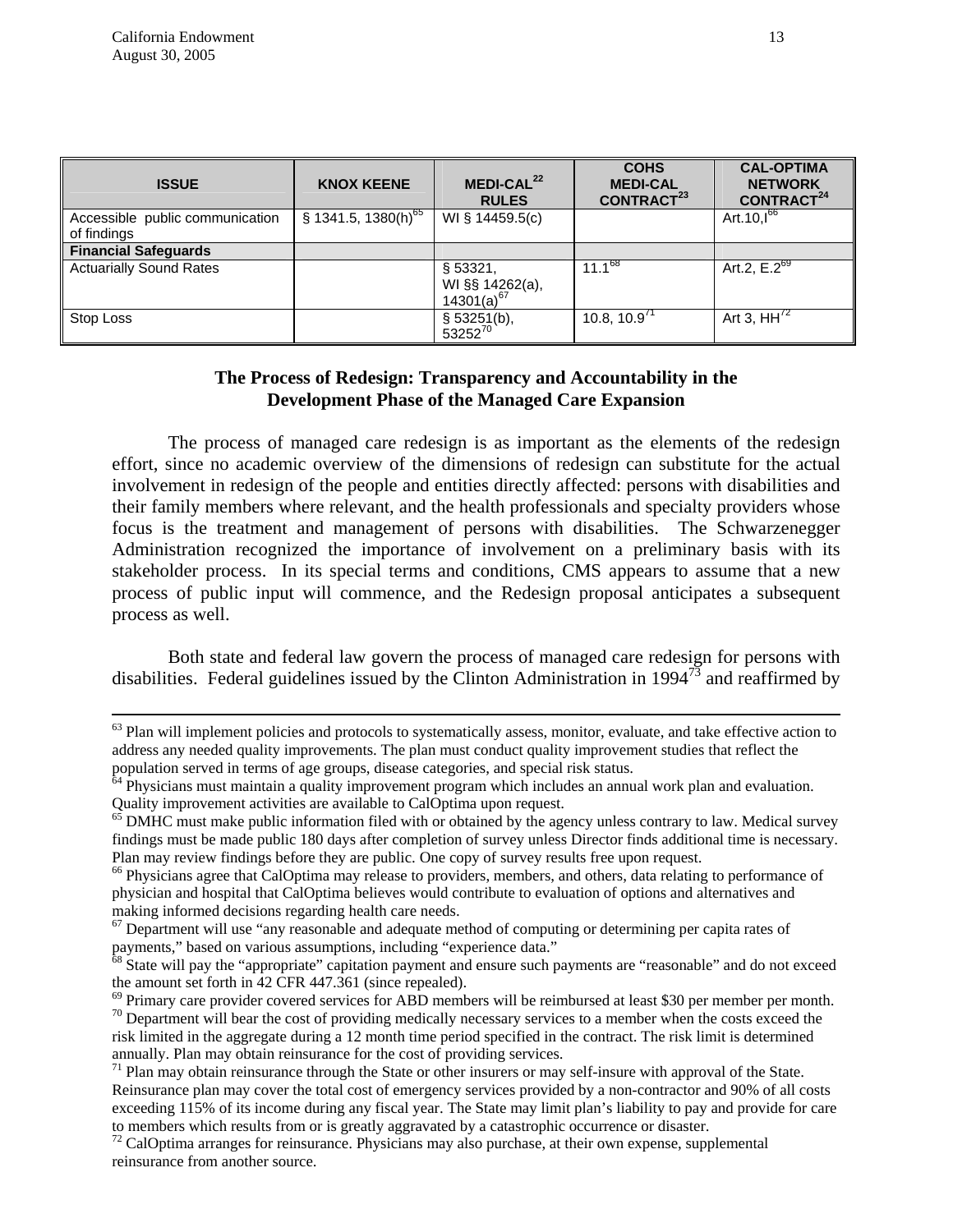the current Administration in  $2002^{74}$  require transparency and public input into §1115 proposals, and the CMS expectation of a detailed managed care plan is an indication that the agency will treat this phase of the state's Redesign project as effectively a new waiver proposal. The following excerpt from the 1994 public transparency guidelines indicates the range of choices open to the state in terms of the next round of public input:

The Department recognizes that people who may be affected by a demonstration project have a legitimate interest in learning about proposed projects and having input into the decision-making process prior to the time a proposal is submitted to the Department. A process that facilitates public involvement and input promotes sound decision-making. There are many ways that States can provide for such input. In order to allow for public input into the proposals, the Department expects States to ordinarily follow one (or more if the State desires) of the processes described in this section.

 1. At any time prior to submitting a section 1115 demonstration proposal to the Department of Health and Human Services, a State may provide to the Department a written description of the process the State will use for receipt of public input into the proposal prior to its submission to the Department. Within 15 days of receipt of such description, the Department will notify the State whether the described process provides adequate opportunity for public input. The Department will accept any process that--

 Includes the holding of one or more public hearings, at which the most recent working proposal is described and made available to the public, and time is provided during which comments can be received; or

 Uses a commission or other similar process, where meetings are open to members of the public, in the development of the proposal; or

 Results from enactment of a proposal by the State legislature prior to submission of the demonstration proposal, where the outline of such proposal is contained in the legislative enactment; or

 Provides for formal notice and comment in accordance with the State's administrative procedure act; provided that such notice must be given at least 30 days prior to submission; or

 Includes notice of the intent to submit a demonstration proposal in newspapers of general circulation, and provides a mechanism for receiving a copy of the working proposal and an opportunity, which shall not be less than 30 days, to comment on the proposal; or,

 Includes any other similar process for public input that would afford an interested party the opportunity to learn about the contents of the proposal, and to comment on its contents.

 The State shall include in the demonstration proposal it submits to the Department a statement (a narrative of several sentences) briefly describing the process that it followed in implementing the process previously presented to the Department. The Department may find a proposal incomplete if the process has not been followed.

 <sup>73 59</sup> Fed. Reg. 49249 (Sept. 27, 1994)

<sup>74</sup> State Medicaid Directors Letter from Dennis Smith (SMD 02-007) (May 3, 2002)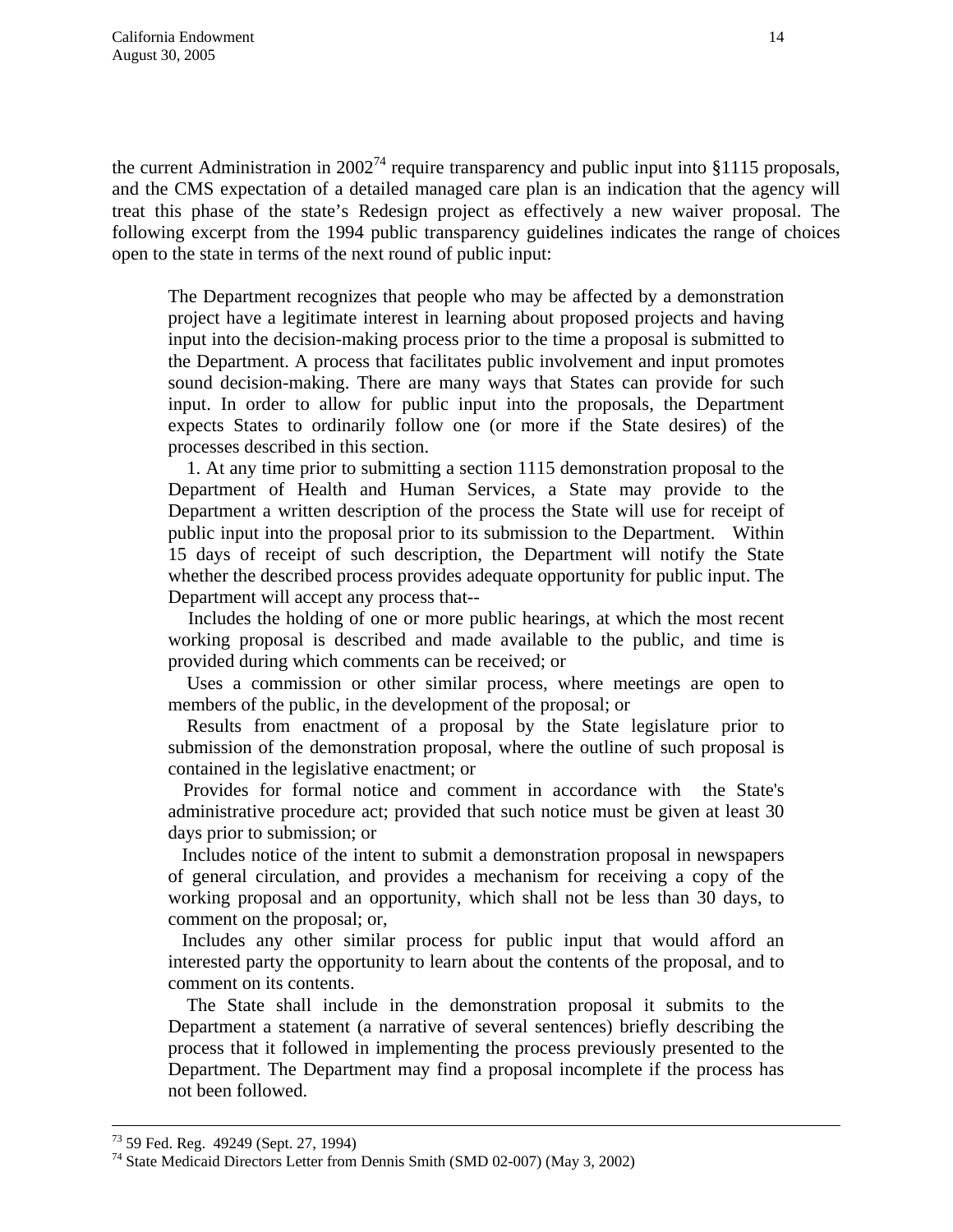2. A State that has not followed the procedures described in paragraph 1. must submit a description of the process that was used in the State to obtain public input, at the time it submits its demonstration proposal. The Department will notify the State if the process was adequate within 15 days after the application is submitted, applying the same criteria as in paragraph 1. If the process was not adequate, the State can cure the inadequacy by-- Posting a notice in the newspaper of widest circulation in each city with a population of 100,000 or more, or in the newspaper of widest circulation in the State if there is no city with a population of 100,000, indicating that a demonstration proposal has been submitted. Such notice shall describe the major elements of the proposed demonstration and any changes in benefits, payments, eligibility, responsibilities, or provider selection requested in the proposal. The notice shall indicate how interested persons can obtain copies of the proposal and shall specify that written comments will be accepted by the State for a period of thirty days. If a State follows such a procedure, the State should respond to requests for copies of the proposal within seven days. The State should maintain a record of all comments received through this process.<sup>75</sup>

In addition, it is important to note that the federal managed care standards themselves, which appear not to have been waived, require transparency in system development:

The State plan must specify  $* * *$ ; the process the State uses to involve the public in both design and initial implementation of the [managed care] program and the methods it uses to ensure ongoing public involvement once the State plan has been implemented.<sup>76</sup>

Furthermore, as the 1994 Guidelines suggest, the federal government anticipates that states will follow their own Administrative Procedures Act. Amendments to California's APA suggest that particular attention has been paid to the public input process for Medi-Cal managed care, and an issue to be considered is the extent to which the APA will expressly require use of public notice and rulemaking in developing this extensive redesign.

A final consideration underscores the value of transparency during the developmental phase of this expansion: its sheer size. This proposal will more than triple the number of children and adults with disabilities enrolled in compulsory managed care arrangements. Experience to date is confined to five plans operating in eight counties, whose health care conditions may not be replicable to other parts of the state. It appears that no detailed analysis of the COHS has been undertaken to determine the transferability of the experience or to gain detailed insight as to the strengths and limitations of such an expansion. The expansion will involve not only counties with at least some managed care experience, but also counties that apparently have had no experience until now.

It is important to stress that while the CMS Special Terms and Conditions contemplate a planning and phase-in period, they do not appear to set a final completion date for expanded managed care enrollment. Put another way, enrollment must begin by a date certain but no date

<sup>75 59</sup> Fed. Reg. 49250

 $76$  42 C.F.R.  $\frac{2}{3}$ 438.50(b)(4)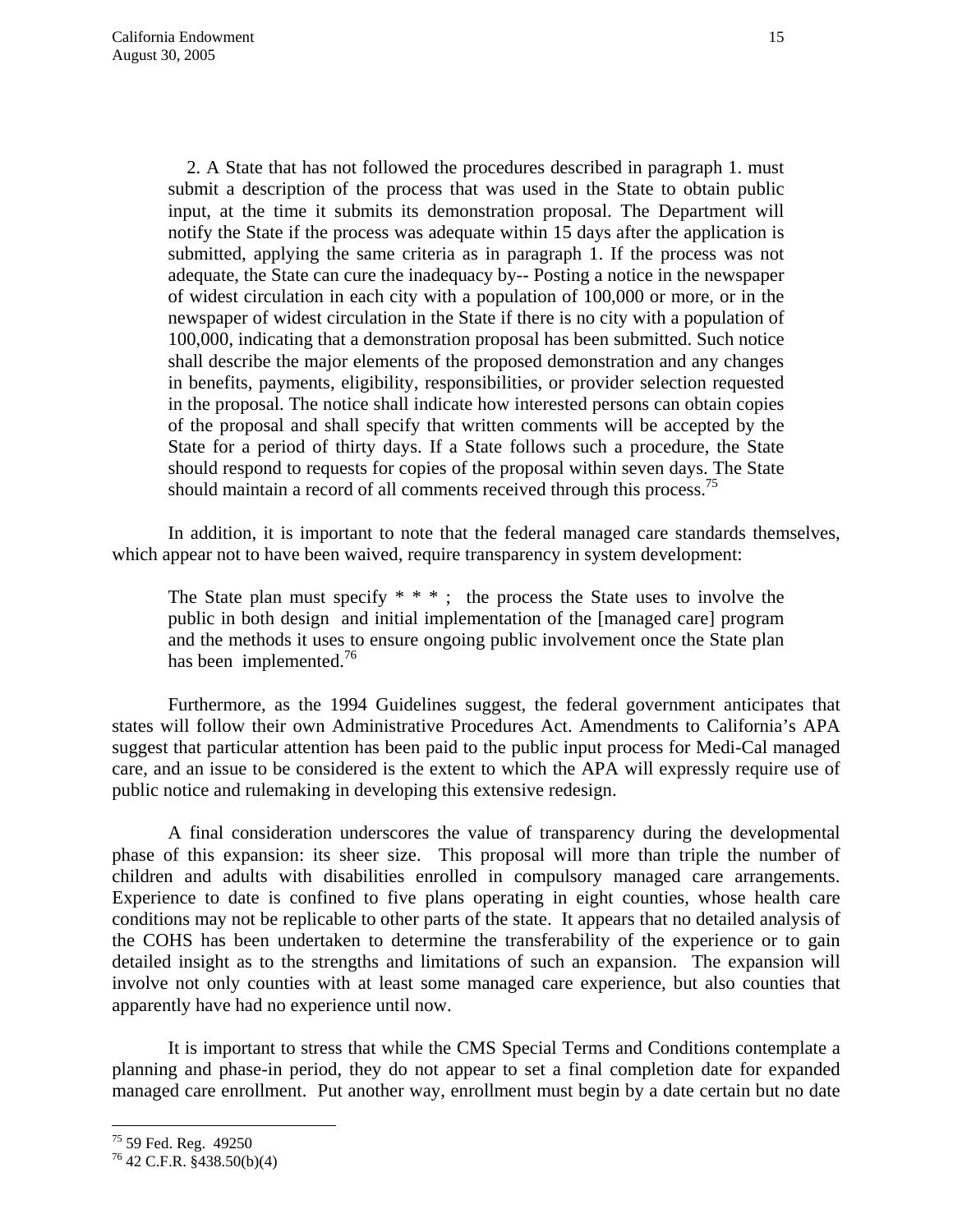certain is provided in terms of speed or completion. This leaves room for a careful expansion design in our view, with prioritization given to expansion sites whose health systems have certain attributes, expansion sites that will utilize plans operating under certain Knox-Keene safeguards, or an expansion plan that phases the enrollment expansion using another approach. This type of phased approach may emerge as a particularly important safeguard and one that is essential to ensuring that health plans participating in the expanded system are capable of ensuring services that are both non-discriminatory and of high quality.